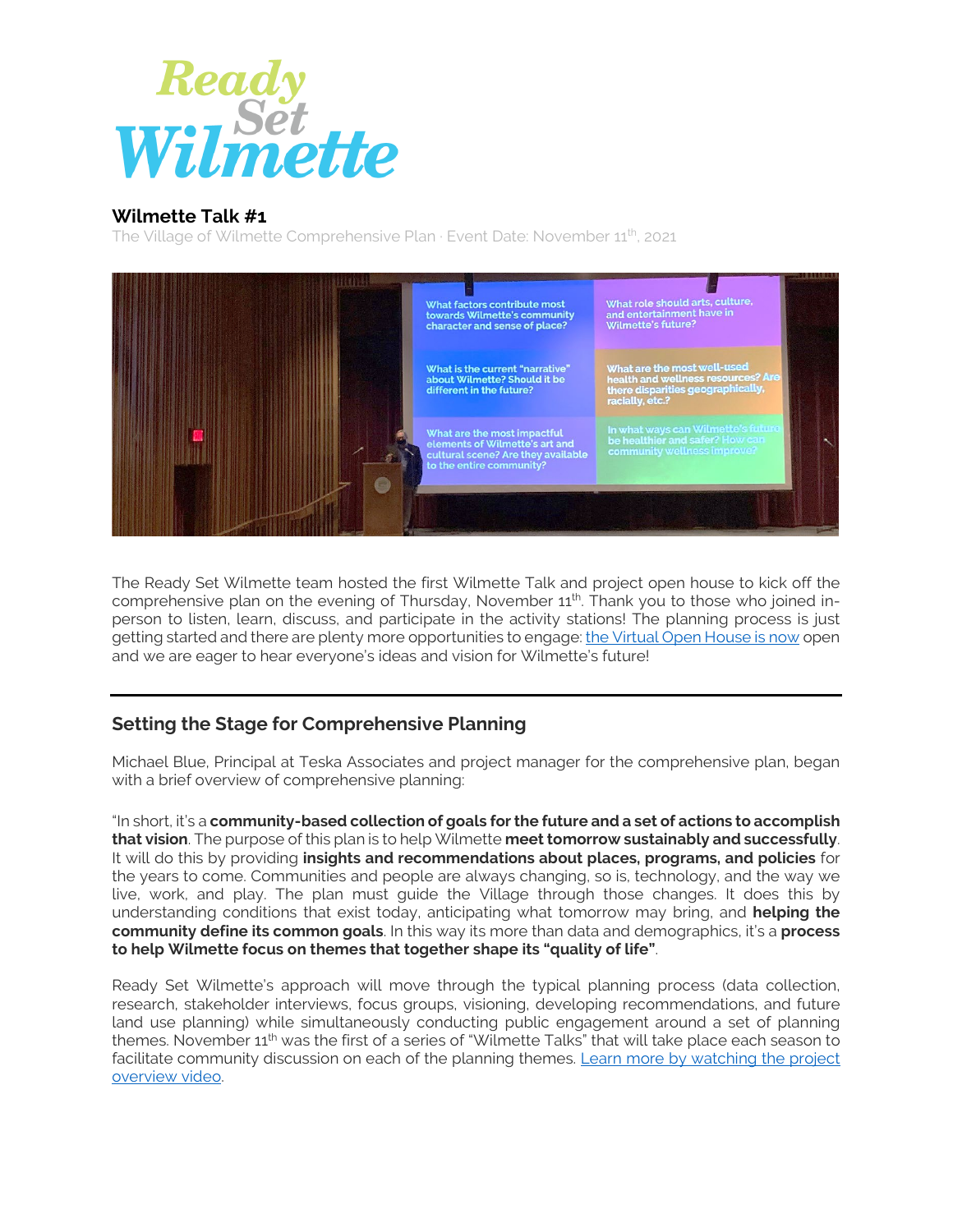#### Wilmette Talks · Calendar of Events



## **Wilmette Talk #1: Community Character | Arts, Culture, Entertainment | Health, Safety, Wellness**

Project team members Michael Blue, Erin Cigliano, and Francie Sallinger of Teska Associates presented the Fall 2021 setlist of themes: Community Character [\(video link\)](https://www.youtube.com/watch?v=yw0H2K2B-Og); Arts, Culture, and Entertainment [\(video link\)](https://www.youtube.com/watch?v=-AD0ccxIef8); and Health, Safety and Wellness [\(video link\)](https://www.youtube.com/watch?v=VbgsVitdCJg).

**"Community Character** refers **to features that help shape a place's identity** and the way residents live, work, play, and travel. It runs the gamut from architecture, design, and history, to environment, technology, people and cultures. It also includes your **experience in a place**: how you get there, what you do there, your enjoyment of the space, and the big collection of little things that affect your feelings about a community."

#### **Key Questions:**

- What factors contribute most towards Wilmette's community character and sense of place?
- What is the current "narrative" about Wilmette and should it be different in the future?

**"Arts, Culture, and Entertainment** help define what **makes a place special** and what attracts people to want to live, work and visit a community. They **shape our shared experiences, beliefs, and values**; help us understand other cultures in our community; promote personal well-being; and are essential to a well-rounded education.

#### **Key Questions:**

- What are the most impactful elements of Wilmette's art and cultural scene? Are they available to the entire community?
- What role should arts, culture, and entertainment have in Wilmette's future?

**"Health, Safety, and Wellness** focuses on the **connection between the built and natural environment,** access to green space, educational and recreational programming and factors that impact and support the **holistic well-being of individuals, families, and the community at large**."

#### **Key Questions:**

- What are the Village's most well-used health/wellness resources? Are there disparities geographically, racially, etc.?
- In what ways can Wilmette's future be healthier and safer?